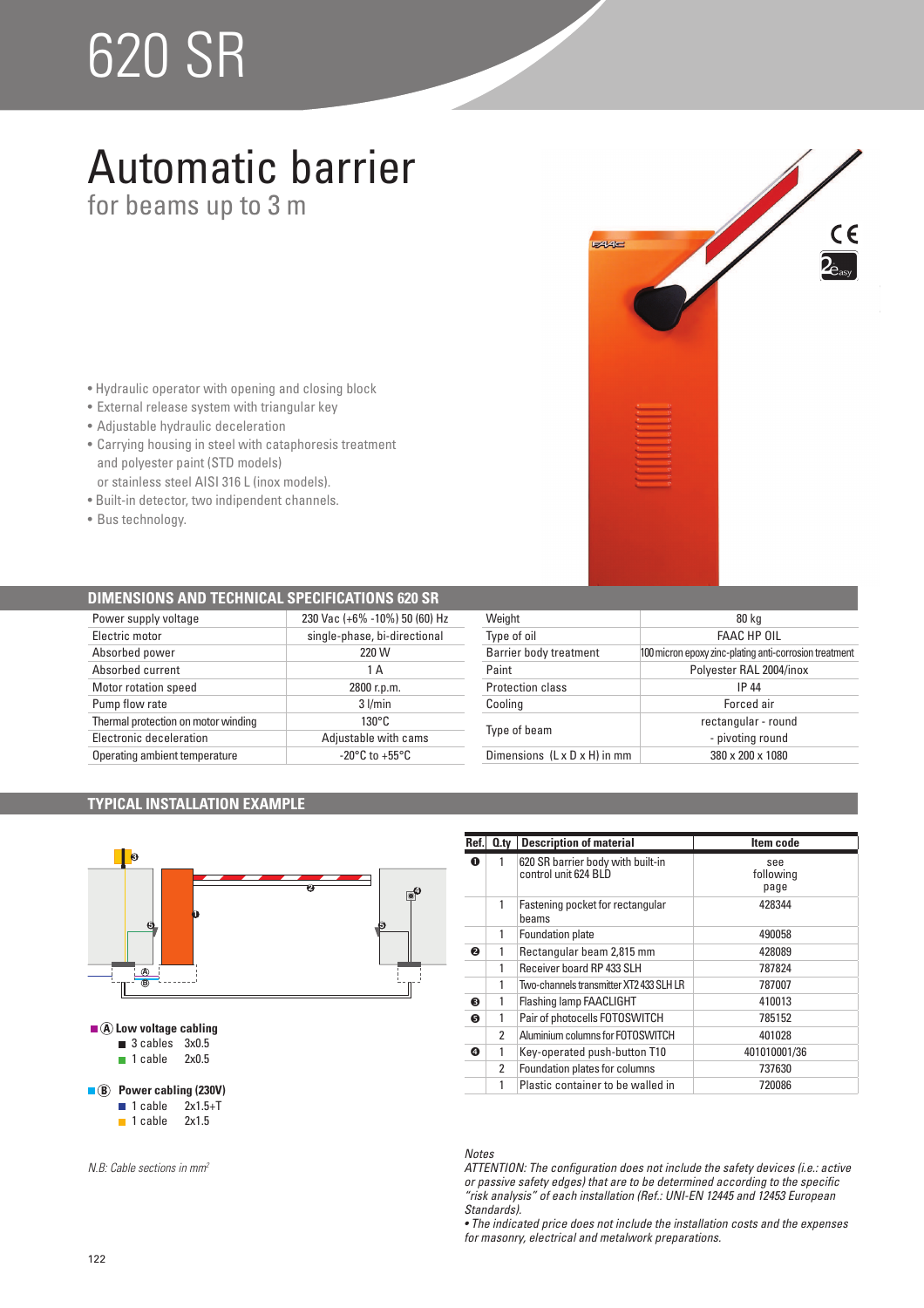

Automatic barriers

Automatic barriers

#### **620 SR**

| <b>Model</b>                       | <b>Use</b> |                | Control           | Item code        |                     |
|------------------------------------|------------|----------------|-------------------|------------------|---------------------|
|                                    | Beam max.  | <b>Opening</b> | <b>Use</b>        | unit             |                     |
|                                    | length (m) | time (s)       | frequency $(\% )$ |                  |                     |
| 620 SR LH/RH<br>$(0.8/0.8 s)$ STD  | 2.815      | 0,8/0,8        | Continuous duty   | Built-in 624 BLD | See following table |
| 620 SR LH/RH<br>$(0.8/2.2 s)$ STD  | 2.815      | 0,8/2,2        | Continuous duty   | Built-in 624 BLD | See following table |
| 620 SR LH/RH<br>$(0,8/0,8 s)$ INOX | 2.815      | 0,8/0,8        | Continuous duty   | Built-in 624 BLD | See following table |
| 620 SR LH/RH<br>$(0.8/2.2 s)$ INOX | 2.815      | 0,8/2,2        | Continuous duty   | Built-in 624 BLD | See following table |

**The packages 620 SR include:** barrier body - for rectangular / round / pivoting round beam - for rectangular articulated beam, hydraulic drive transmission system complete with balancing spring, installation accessories, a triangular release key.

#### **ORDER CODES TABLE FOR 620 SR BARRIER**

| <b>Model</b>                         | <b>Beam profile</b> | Beam length (mm) | <b>LH version code</b> | <b>RH</b> version code |
|--------------------------------------|---------------------|------------------|------------------------|------------------------|
|                                      | 620                 | 2.065 to 2.305   | 104781                 | 104761                 |
| 620 SR                               | rectangular         | 2.315 to 2.815   | 104780                 | 104760                 |
| (0,8/0,8 s)<br>STANDARD              | 620 round           | 2.500 to 3.000   | 104781                 | 104761                 |
|                                      | 620 pivoting round  | 2.250 to 3.000   | 104781                 | 104761                 |
|                                      | 620                 | 2.250 to 2.490   | 104791                 | 104771                 |
| 620 SR                               | rectangular         | 2.500 to 3.000   | 104790                 | 104770                 |
| (0,8/2,2 s)<br>STANDARD              | 620 round           | 2.500 to 3.000   | 104791                 | 104771                 |
|                                      | 620 pivoting round  | 2.250 to 3.000   | 104791                 | 104771                 |
|                                      | 620                 | 2.065 to 2.305   | 104821                 | 104801                 |
| 620 SR                               | rectangular         | 2.315 to 2.815   | 104820                 | 104800                 |
| (0,8/0,8 s)<br><b>INOX</b>           | 620 round           | 2.500 to 3.000   | 104821                 | 104801                 |
|                                      | 620 pivoting round  | 2.250 to 3.000   | 104821                 | 104801                 |
| 620 SR<br>(0,8/2,2 s)<br><b>INOX</b> | 620                 | 2.065 to 2.305   | 104831                 | 104811                 |
|                                      | rectangular         | 2.315 to 2.815   | 104830                 | 104810                 |
|                                      | 620 round           | 2.500 to 3.000   | 104831                 | 104811                 |
|                                      | 620 pivoting round  | 2.250 to 3.000   | 104831                 | 104811                 |



Right barrier **Left barrier Left barrier** 



**Built-in control board 624 BLD Technical specifications page 150**

#### **CONTROL UNITS SPECIFIC ACCESSORIES**



**Foundation plate**

**Item code 490059**

#### **Notes**

. IMPORTANT: the beam fastening pocket is not included in the case and must be ordered separately (Specific accessories).

 $\bullet$  (\*) A = H - 1155 mm where H is the floor to ceiling height.

. You can determine right or left barrier version by looking at the barrier from the door side (see drawing above). The door usually faces the inside of the property.

• IMPORTANT: the rectangular beam has a profile in anti-impact rubber; for balancing reasons, "active" safety edges cannot be installed on the beam profile.

• A skirt kit and/or end foot cannot be installed on a round beam.